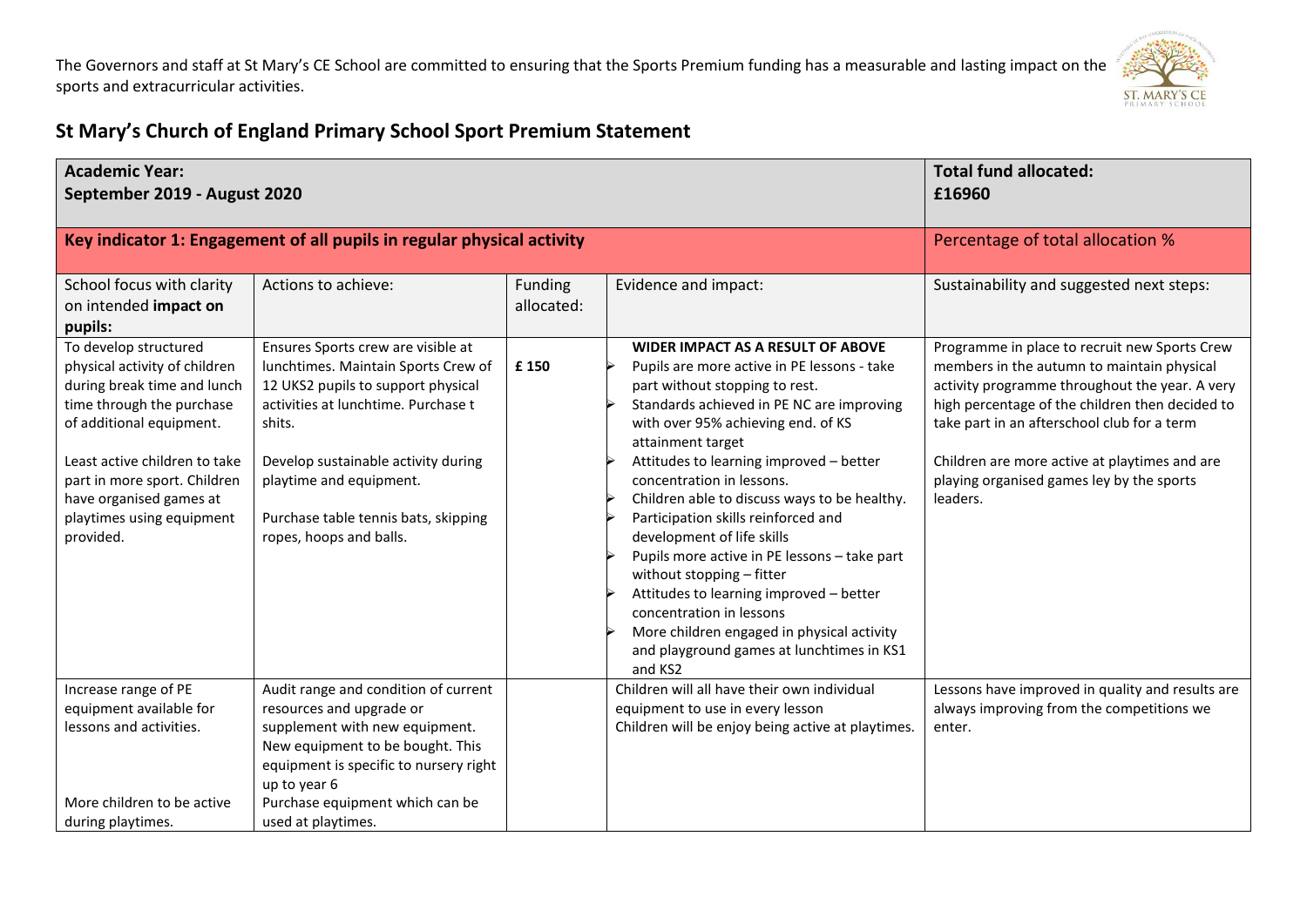

| Key Indicator 2: The profile of PE and Sport being raised across the school as a tool for whole school                                                                                                                                                                                         |                                                                                                                                                                                                                                                                                                                                                                                                                                                                       |                       | Percentage of total allocation %                                                                                                                                                                                                                                                                                                                                                                                                                                                                                                                                                                                                                                                                                                                                     |                                                                                                                                                                                                                                                         |
|------------------------------------------------------------------------------------------------------------------------------------------------------------------------------------------------------------------------------------------------------------------------------------------------|-----------------------------------------------------------------------------------------------------------------------------------------------------------------------------------------------------------------------------------------------------------------------------------------------------------------------------------------------------------------------------------------------------------------------------------------------------------------------|-----------------------|----------------------------------------------------------------------------------------------------------------------------------------------------------------------------------------------------------------------------------------------------------------------------------------------------------------------------------------------------------------------------------------------------------------------------------------------------------------------------------------------------------------------------------------------------------------------------------------------------------------------------------------------------------------------------------------------------------------------------------------------------------------------|---------------------------------------------------------------------------------------------------------------------------------------------------------------------------------------------------------------------------------------------------------|
| improvement                                                                                                                                                                                                                                                                                    |                                                                                                                                                                                                                                                                                                                                                                                                                                                                       |                       |                                                                                                                                                                                                                                                                                                                                                                                                                                                                                                                                                                                                                                                                                                                                                                      |                                                                                                                                                                                                                                                         |
| School focus with clarity<br>on intended impact on<br>pupils:                                                                                                                                                                                                                                  | Actions to achieve:                                                                                                                                                                                                                                                                                                                                                                                                                                                   | Funding<br>allocated: | Evidence and impact:                                                                                                                                                                                                                                                                                                                                                                                                                                                                                                                                                                                                                                                                                                                                                 | Sustainability and suggested next steps:                                                                                                                                                                                                                |
| Celebration assembly every<br>week to ensure the whole<br>school is aware of the<br>importance of PE and Sport<br>and to encourage all pupils<br>to aspire to being involved<br>in the assemblies<br>Notice boards should raise<br>the profile of PE and sport<br>for all visitors and parents | Achievements celebrated in<br>assembly (match results + notable<br>achievements in lessons and out of<br>school)<br>Different classes to do<br>dance/gymnastics displays<br>Maintain and update notice boards.<br>Notice boards are situated at the<br>school entrance and main school,<br>Reception entrance and in the main<br>school hall for all visitors and parents<br>/ carers School website and<br>Facebook account also used to<br>inform parents / carers. | £50                   | Celebration of success encourages wider<br>participation in a variety of sports in and out of<br>school.<br><b>WIDER IMPACT AS A RESULT OF ABOVE</b><br>Behaviour has improved particularly at<br>lunch times and this has led to improved<br>learning in the afternoons<br>Very few instances of pupils not bring kit to<br>➤<br>school and as a result progress and<br>achievement in curriculum PE is good.<br>97% of pupils say they enjoy PE and Sport<br>➤<br>and want to get involved in more activities<br>$\triangleright$ Pupils who were disaffected in school are<br>now engaged and want to take part.<br>The notice boards Facebook Page and website<br>are full of information about<br>matches/clubs/results and pupils are keen to<br>get involved. | Sports leader award certificates each week in<br>our celebration assembly following the school<br>games values.<br>Children achievements with pictures and a write<br>up will be put on our website and Facebook to<br>promote sport across the school. |
| Develop a strong sports<br>leadership team.                                                                                                                                                                                                                                                    | Transport to the Primary leadership<br>training                                                                                                                                                                                                                                                                                                                                                                                                                       | £60                   | The sports leaders gained key training for the<br>course and developed leadership skills.<br>8 leaders were taken on the training and then<br>developed the training to the other sports<br>leaders.                                                                                                                                                                                                                                                                                                                                                                                                                                                                                                                                                                 | Children have secured the knowledge and skills<br>to lead sports level 1 competition and level 0<br>sports around school.<br>Children can train the next leaders to develop<br>their skills.                                                            |
| Increase motivation of<br>children to succeed                                                                                                                                                                                                                                                  | Medals and trophies for sporting<br>events throughout the year.                                                                                                                                                                                                                                                                                                                                                                                                       | £100                  | All children enjoyed taking part in the activities<br>and wanted to succeed.                                                                                                                                                                                                                                                                                                                                                                                                                                                                                                                                                                                                                                                                                         | More children wanting to take part in sporting<br>competitions across the whole school.                                                                                                                                                                 |
| Motivate children who do<br>not usually take part in<br>sport.                                                                                                                                                                                                                                 | Ascertain which local personalities<br>the pupils relate to and invite them<br>into school / research their success                                                                                                                                                                                                                                                                                                                                                   |                       | Pupils to meet John Farmworth raise the profile<br>and learn about persistence and resilience                                                                                                                                                                                                                                                                                                                                                                                                                                                                                                                                                                                                                                                                        | More children wanting to take part in a variety<br>of sports.                                                                                                                                                                                           |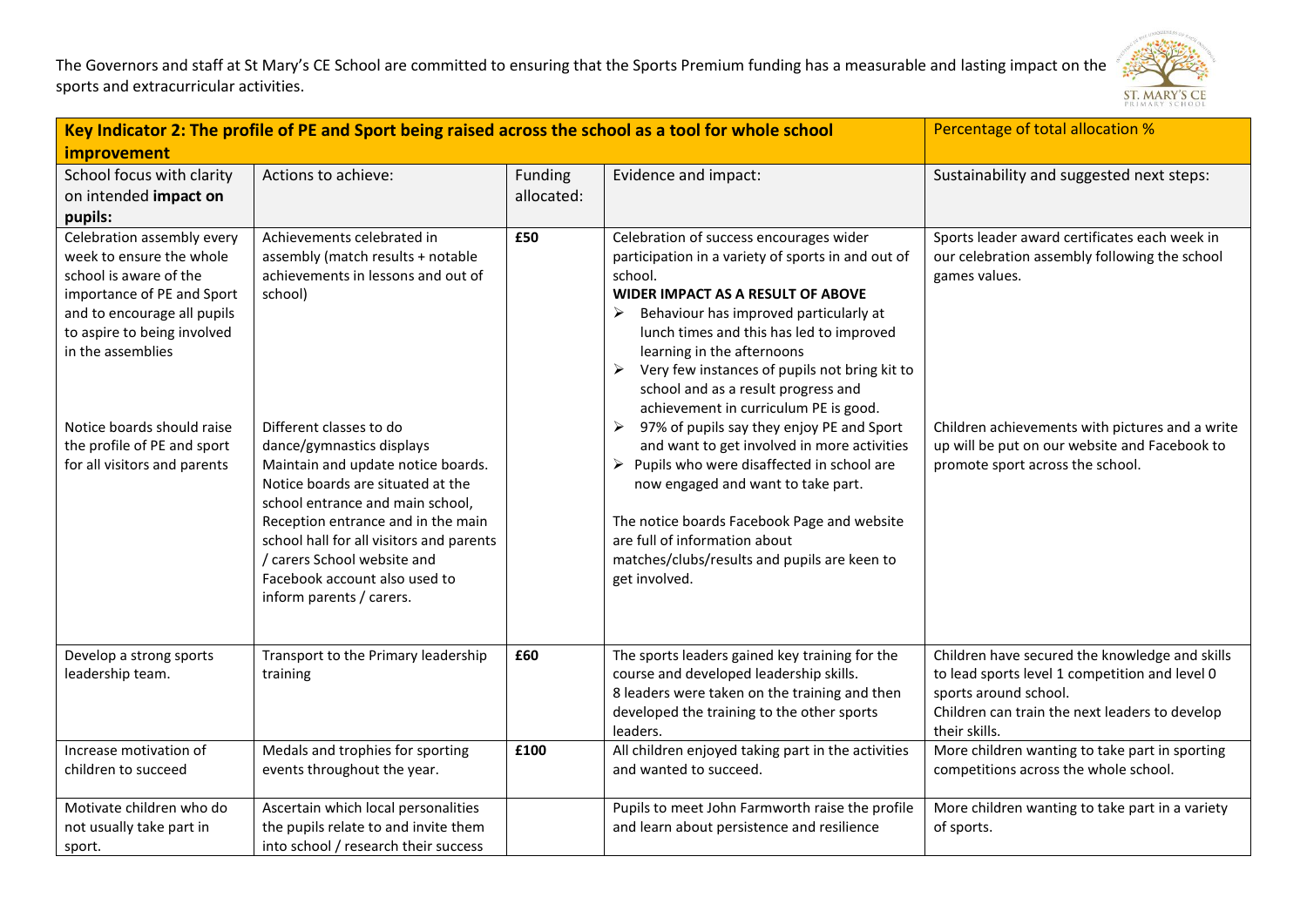

|                                                                                                                                                                                   | Key Indicator 3: Increased confidence, knowledge and skills of all staff in teaching PE and Sport                |                       |                                                                                                                                                                                                                                                                                                                                                                                                                                                                            | Percentage of total allocation %                                                                                                                                        |
|-----------------------------------------------------------------------------------------------------------------------------------------------------------------------------------|------------------------------------------------------------------------------------------------------------------|-----------------------|----------------------------------------------------------------------------------------------------------------------------------------------------------------------------------------------------------------------------------------------------------------------------------------------------------------------------------------------------------------------------------------------------------------------------------------------------------------------------|-------------------------------------------------------------------------------------------------------------------------------------------------------------------------|
| School focus with clarity on<br>intended impact on pupils:                                                                                                                        | Actions to achieve:                                                                                              | Funding<br>allocated: | Evidence and impact:                                                                                                                                                                                                                                                                                                                                                                                                                                                       | Sustainability and suggested next steps:                                                                                                                                |
| We employ a PE specialist<br>one day per week to<br>teach/upskill pupils and<br>staff<br>All classes are taught a<br>broad and varied curriculum<br>in line with NC guidelines    | Training for staff and opportunity for<br>all pupils to participate in a wide<br>variety of sporting activities. | £6600                 | WIDER IMPACT AS A RESULT OF ABOVE<br>Skills, knowledge and understanding of<br>pupils are increased<br>Pupils really enjoy PE and Sport and are<br>very keen to take part demonstrating a<br>desire to learn and improve                                                                                                                                                                                                                                                   | Maintain engagement<br>Look at offering cluster events at St Mary's<br>Same sports on curriculum next year to embed<br>the sports where staff have<br>had CPD training. |
| Employ a Football coach to<br>teach key football skills in<br>order for the children to be<br>competitive-staff are aware<br>of the skill set required at a<br>competitive level. | Staff to be upskilled and<br>knowledgeable of how to play the<br>competitive sport.                              | £500                  | 2 new clubs (Dance club 25 new pupils /<br>Active Fitness20 new pupils)<br><b>Football Club</b><br><b>Gymnastics Club</b><br><b>Netball Club</b><br><b>Balance Bike Club</b>                                                                                                                                                                                                                                                                                               | This will lead to staff becoming more confident<br>to deliver PE and Sport both within and outside<br>of the curriculum.                                                |
| Employ a Gymnast coach to<br>provide key skills and<br>delivery of Key steps<br>Gymnastics (8Weeks)                                                                               | Staff to be upskilled and<br>knowledgeable to teach this area of<br>PE.                                          | £480                  | WIDER IMPACT AS A RESULT OF ABOVE<br>Pupils are very proud to be involved in<br>assemblies/photos (with consent) on<br>notice boards etc which is impacting on<br>confidence and self esteem<br>Over 50% pupils attending clubs in the                                                                                                                                                                                                                                     |                                                                                                                                                                         |
| Employ Mowden Rugby club<br>to teach rugby skills to<br>enable children to play<br>competitively in<br>tournaments. (25 Weeks)                                                    | Staff to be upskilled and<br>knowledgeable of how to play the<br>competitive sport.                              | £1785                 | community which are complimenting<br>activities in school and in the curriculum<br>Increased self-esteem/confidence is having<br>an impact on learning across the<br>curriculum<br>Children are signposted to clubs<br>↘<br>Children are completing at local and<br>county levels<br>following year in P.E slots.<br>Baseline pupils so that impact can be measured<br>over time<br>Better subject knowledge for support staff<br>by increasing their confidence to take a |                                                                                                                                                                         |
| Yoga Mike                                                                                                                                                                         | Yoga teacher to work alongside<br>classroom teacher to develop their<br>skills.                                  | £2040                 |                                                                                                                                                                                                                                                                                                                                                                                                                                                                            | Teachers to deliver yoga to the children the                                                                                                                            |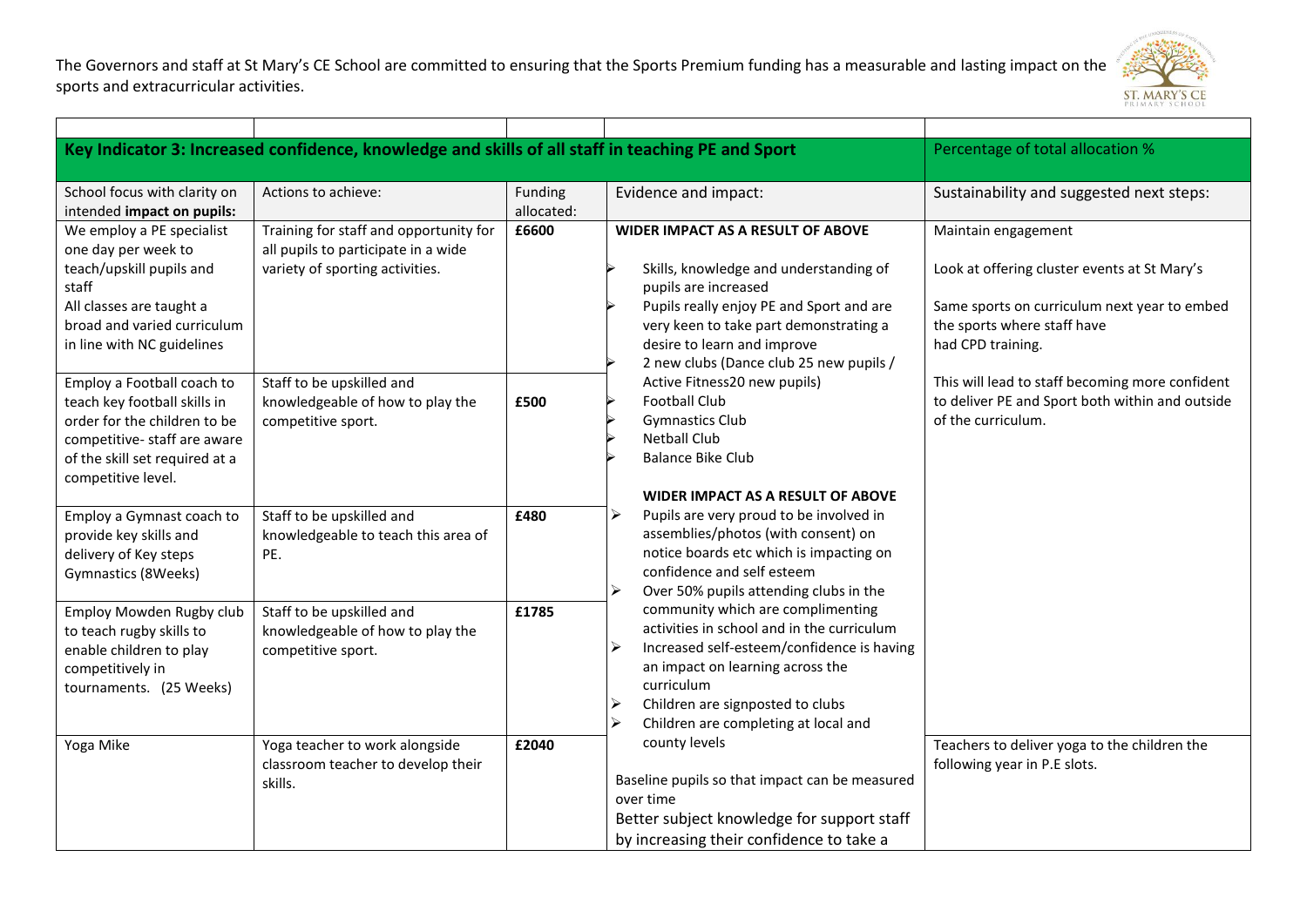

|                                                                                                                                                 |                                                                                                                      |                                                          | more active role in lessons/lunchtimes etc.<br>Increased confidence and better subject<br>leadership skills enabling the subject<br>leader to lead professional learning for all<br>staff. Subject leader more confident when<br>undertaking lesson observations/team<br>teaching - able to provide effective                                           |                                                                                                                                                                                                                                                     |
|-------------------------------------------------------------------------------------------------------------------------------------------------|----------------------------------------------------------------------------------------------------------------------|----------------------------------------------------------|---------------------------------------------------------------------------------------------------------------------------------------------------------------------------------------------------------------------------------------------------------------------------------------------------------------------------------------------------------|-----------------------------------------------------------------------------------------------------------------------------------------------------------------------------------------------------------------------------------------------------|
|                                                                                                                                                 | Key Indicator 4: Broader experience of a range of sports and activities offered to all pupils                        |                                                          |                                                                                                                                                                                                                                                                                                                                                         | Percentage of total allocation %                                                                                                                                                                                                                    |
| School focus with clarity on<br>intended impact on pupils:                                                                                      | Actions to achieve:                                                                                                  | Funding<br>allocated:                                    | Evidence and impact:                                                                                                                                                                                                                                                                                                                                    | Sustainability and suggested next steps:                                                                                                                                                                                                            |
| Children are given<br>opportunities to try sports<br>which they have not had<br>access too.                                                     | Children to participate in<br>competitions within Cluster, Tees<br>Valley                                            | <b>Stockton</b><br><b>Sports</b><br>Partnership<br>£1679 | Children are able to compete in a range of<br>sporting competitions/ leagues and festivals.<br>Children have participate in:<br>Multi Sports, Sports Hall Athletics, Key-Steps,<br>Gymnastics, Tag Rugby, Swimming Gala's,<br>Netball, Football, Athletics, Dance Competition,<br>Robin Wood-canoeing, climbing wall, caving,<br>abseiling, archery etc | Uniforms for when the children compete at local<br>and national events                                                                                                                                                                              |
| To ensure that PE provides<br>children with challenge, so<br>that they can progress in<br>skills and be motivated to<br>participate externally. | PE lead to arrange with<br>Partnership, specialist coaches<br>to come and provide CPD with<br>teachers.              | Cost as<br>above                                         | Utilising support to<br>provide staff with CPD training<br>and confidence alongside a<br>specialist for PE curriculum<br>subjects such as: Gymnastics,<br>Rugby, Football Swimming and Hockey.                                                                                                                                                          | Same sports on curriculum next year to embed<br>the sports where staff have<br>had CPD training. This will lead to staff becoming<br>more confident to deliver PE and Sport both<br>within and outside of the<br>curriculum.                        |
| Children to enjoy taking part<br>in a wide range of activities<br>during sports week.                                                           | 'Active Lifestyle' week- Judo,<br>Ballroom Dancing, Boxfit, Rounders,<br>Dodgeball, Golf, HIIT, Yoga, Pliates<br>etc | £220                                                     | Children enjoy taking part in the activities and<br>may look at joining a club in the area or<br>becoming more active with this sport in their<br>own time.                                                                                                                                                                                             | Sports Week was extremely successful and all<br>children from EY to KS2 had an active sports<br>week taking part in a range of activities. We<br>advertised the clubs that took part in our sports<br>week hoping children will join in the future. |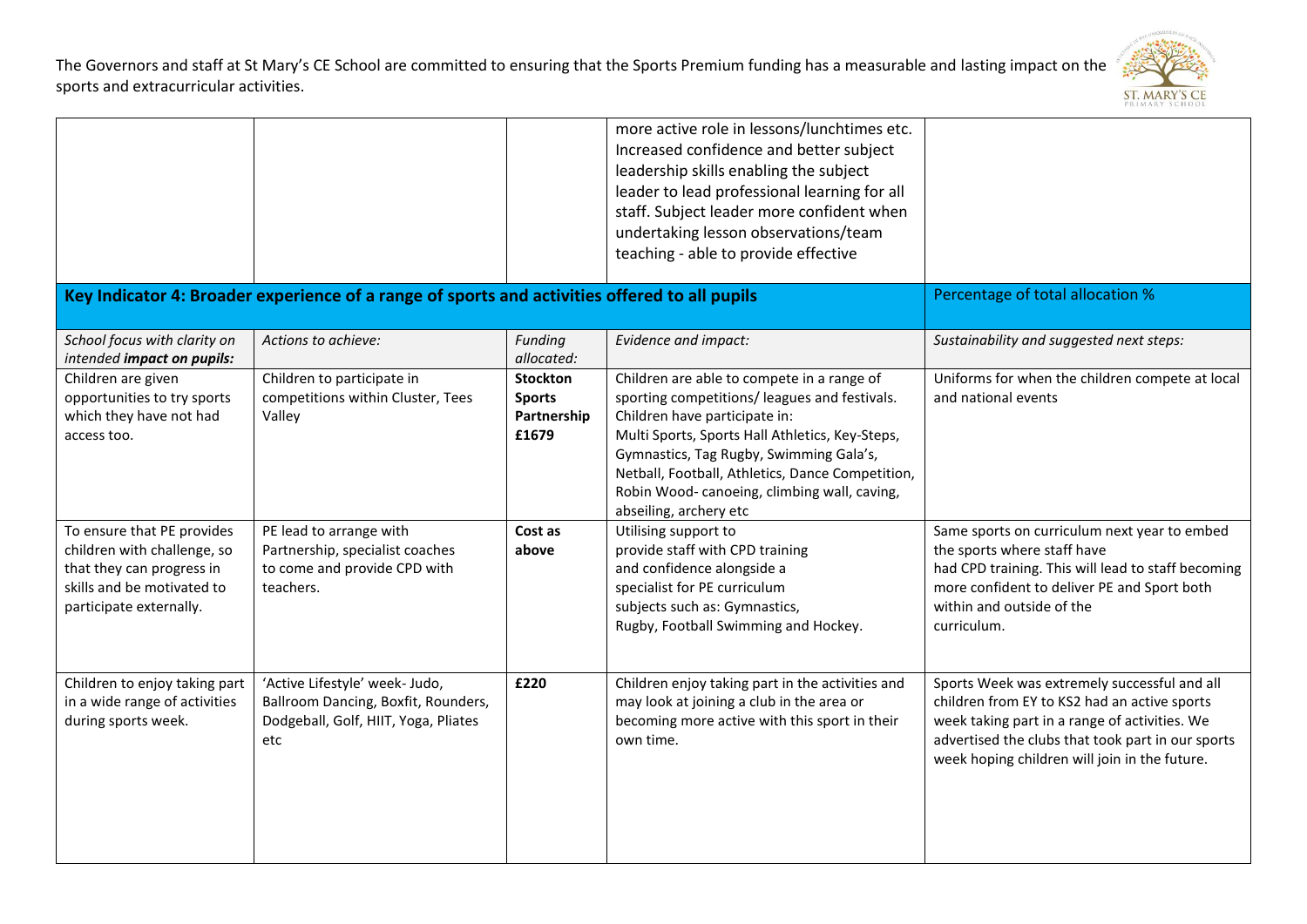

| Key Indicator 5: Increased participation in competitive sport                                                                                                                                                                                                                                                                                                                    |                                                                                                                                                                                                                                                                         |                                        | Percentage of total allocation %                                                                                                                                                                                                                                                                                                                                                                                                                                                                                                                                                                                                                                                                                                                                                                                                                                                                                                                                                                                                                                                   |                                                                                                                                                                                                                                                                                              |
|----------------------------------------------------------------------------------------------------------------------------------------------------------------------------------------------------------------------------------------------------------------------------------------------------------------------------------------------------------------------------------|-------------------------------------------------------------------------------------------------------------------------------------------------------------------------------------------------------------------------------------------------------------------------|----------------------------------------|------------------------------------------------------------------------------------------------------------------------------------------------------------------------------------------------------------------------------------------------------------------------------------------------------------------------------------------------------------------------------------------------------------------------------------------------------------------------------------------------------------------------------------------------------------------------------------------------------------------------------------------------------------------------------------------------------------------------------------------------------------------------------------------------------------------------------------------------------------------------------------------------------------------------------------------------------------------------------------------------------------------------------------------------------------------------------------|----------------------------------------------------------------------------------------------------------------------------------------------------------------------------------------------------------------------------------------------------------------------------------------------|
| School focus with clarity<br>on intended impact on<br>pupils:                                                                                                                                                                                                                                                                                                                    | Actions to achieve:                                                                                                                                                                                                                                                     | Funding<br>allocated:                  | Evidence and impact:                                                                                                                                                                                                                                                                                                                                                                                                                                                                                                                                                                                                                                                                                                                                                                                                                                                                                                                                                                                                                                                               | Sustainability and suggested next steps:                                                                                                                                                                                                                                                     |
| School to buy into Stockton<br>Schools Sports Partnership<br>Participate in cluster sports<br>KS2 Compete in all cluster<br>festivals<br>KS1 participate in various<br>spring events organised by<br>the cluster / schools<br>partnership e.g.<br>Balancability<br>Transport to sporting events<br>More children have has the<br>experience at competing at<br>different levels. | Inter / intra school - use of local<br>sport partnership.<br>Ensure all coaches have level 2/3<br>PESSPA qualifications- arrange<br>attendance at appropriate courses<br>TA and sports leaders run lunchtime<br>competitive activities.<br>Coach runs school games club | <b>Transport to</b><br>events<br>£1115 | All Key Stage 2 pupils attend at least one<br>sporting festival organised by the Stockton<br>Schools Sporting Partnership per term<br>All Key Stage 1 pupils attend at least one<br>sporting festival organised by the Stockton<br>Schools Sporting Partnership per term<br>All Early Years pupils attend at least one<br>sporting festival organised by the Stockton<br>Schools Sporting Partnership per term<br>All Key Stage 2 involved in organising lunchtime<br>sporting competitions over the year for the<br>whole school- Sports Leaders<br><b>WIDER IMPACT AS A RESULT OF ABOVE</b><br>Improved standards in invasion games<br>$\bullet$<br>in curriculum time<br>More girls are keen to take part with a<br>noticeable difference in attitudes to<br>PE and sport.<br>Children are competitive<br>$\bullet$<br>Children are signposted to wider<br>opportunities and clubs<br>Children are playing for team both<br>$\bullet$<br>locally and at county level<br>Children are fitter, healthier and have<br>a wider understanding of what it is to<br>be fit and healthy | Maintain impact and continue to raise the<br>profile. The children have enjoyed the<br>opportunity to be involved in competitive sport.<br>We have entered lots of children in competitions<br>this year and have been successful at getting<br>through the different levels of competition. |